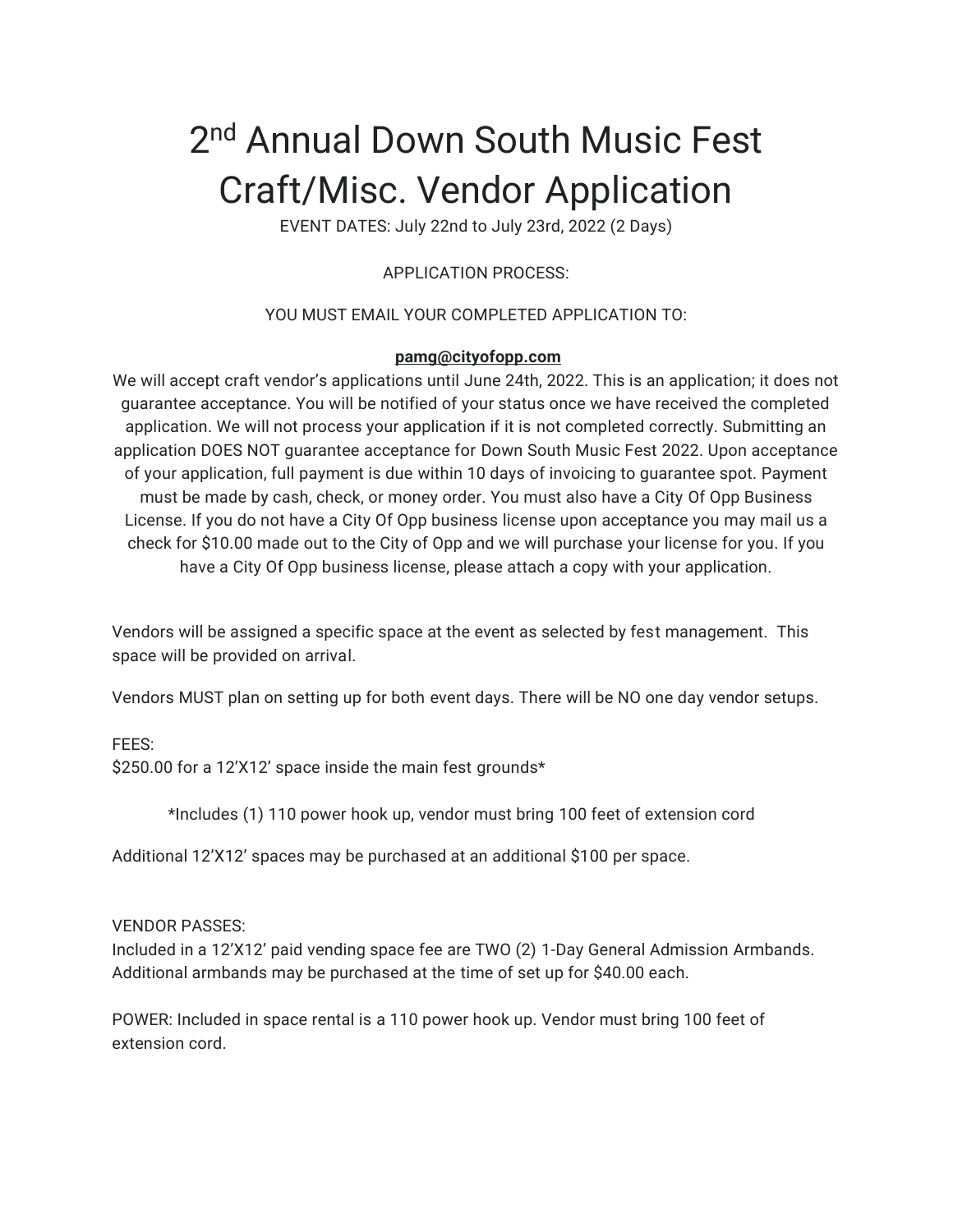#### VENDOR LOAD IN:

Vendors will be assigned a specific space at the event as selected by fest management. Vendors have the ability to load in starting on July 22<sup>nd</sup> at 7 AM. All vendors must be set up by 12:00 PM on Friday, July 22nd, 2022. All vendor vehicles must be in the parking lot by that time and cleared from the fest grounds. Any vehicle that is inside the festival grounds at that time or parked anywhere other than the designated vendor parking area will be towed at the vendor's expense. Overnight security will be provided on Friday and Saturday night inside fest grounds. Vendors are **not** allowed to have golf cart/gator/four wheelers or like vehicles inside the fest grounds

For questions, please contact: pamg@cityofopp.com

Additional Rules and Regulations:

Down South Music Fest will be limiting the number of like vendors to ONE.

VENDOR SELECTION WILL BE ON A FIRST COME FIRST SERVE BASIS.

No vendor is allowed use of the name Down South Music Fest, DSMF 2022, TYB Entertainment or any likeness. THIS IS STRICTLY PROHIBITED. This includes, but is not limited to, t-shirts, signs, hats, printed materials, etc.

Vendors must follow all city, county, state and federal laws to include any licenses or permits needed to operate during the event.

Vendors and staff are NOT ALLOWED to set up chairs in the concert area prior to gates opening. We will also not allow you to set your chairs up and leave them unattended for a later use. Chairs left in the concert areas will be removed by the event staff and not returned.

Applications do not guarantee acceptance into the event. If you are approved you will receive a confirmation. Once we have received your payment you will get another confirmation. Until that confirmation, you are not part of the event. Under no circumstances are you allowed access into the event without this confirmation.

IN ANY CASE THAT AN EVICTION OCCURS, DOWN SOUTH MUSIC FEST WILL RETAIN 100% OF ALL FEES. NO MONEY IS REFUNDABLE.